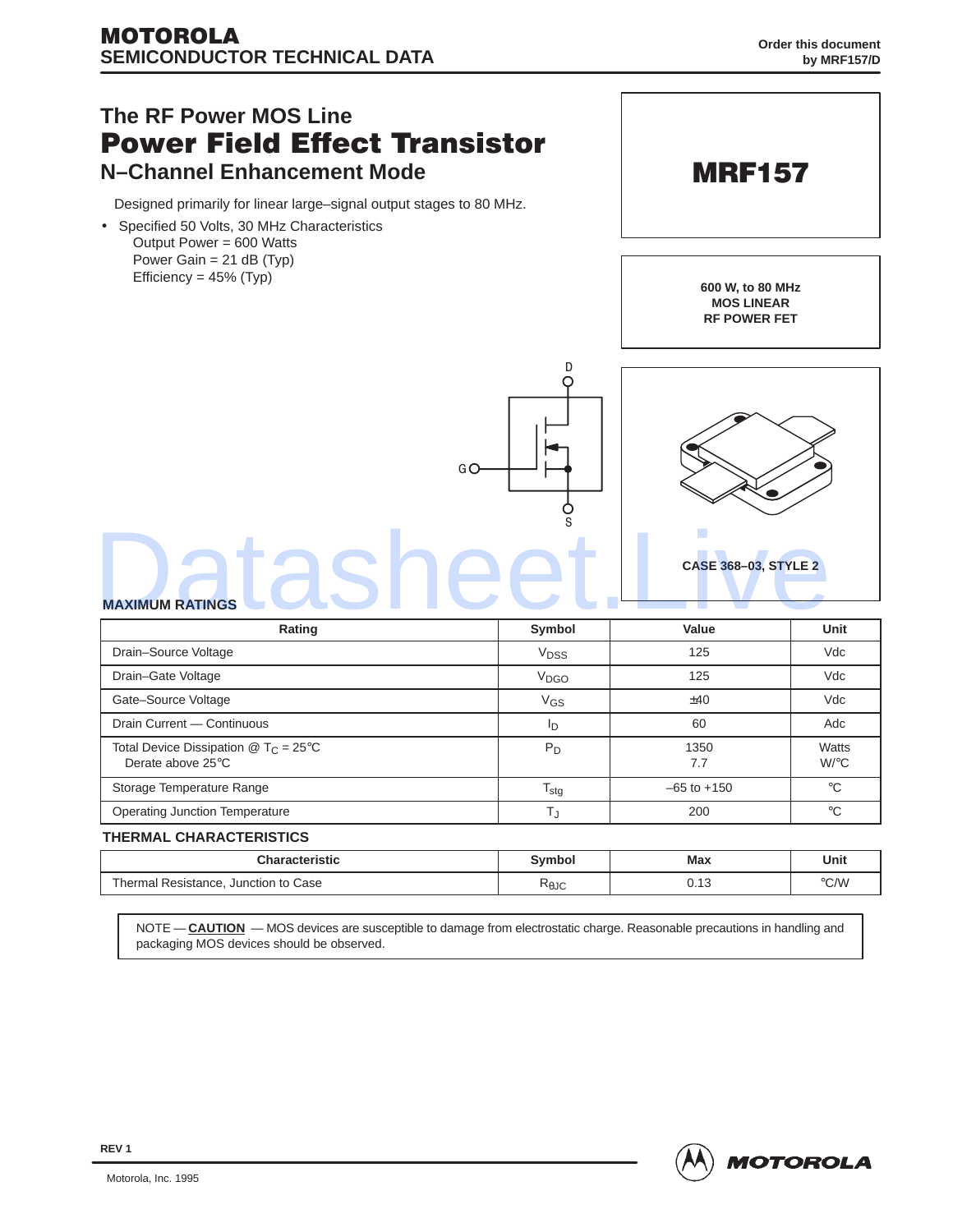# **ELECTRICAL CHARACTERISTICS** (T<sub>C</sub> = 25°C unless otherwise noted)

| <b>Characteristic</b>                                                                                                                        | Symbol                  | Min | <b>Typ</b> | <b>Max</b> | Unit          |
|----------------------------------------------------------------------------------------------------------------------------------------------|-------------------------|-----|------------|------------|---------------|
| <b>OFF CHARACTERISTICS</b>                                                                                                                   |                         |     |            |            |               |
| Drain–Source Breakdown Voltage ( $V_{GS} = 0$ , $I_D = 100$ mA)                                                                              | $V_{(BR)DSS}$           | 125 |            |            | Vdc           |
| Zero Gate Voltage Drain Current ( $V_{DS}$ = 50 V, $V_{GS}$ = 0)                                                                             | <b>I</b> <sub>DSS</sub> |     |            | 20         | mAdc          |
| Gate-Body Leakage Current ( $V_{GS}$ = 20 V, $V_{DS}$ = 0)                                                                                   | l <sub>GSS</sub>        | —   |            | 5.0        | uAdc          |
| <b>ON CHARACTERISTICS</b>                                                                                                                    |                         |     |            |            |               |
| Gate Threshold Voltage ( $V_{DS}$ = 10 V, $I_D$ = 100 mA)                                                                                    | $V_{GS(th)}$            | 1.0 | 3.0        | 5.0        | Vdc           |
| Drain-Source On-Voltage ( $V_{GS}$ = 10 V, $I_D$ = 40 A)                                                                                     | $V_{DS(on)}$            | 1.0 | 3.0        | 5.0        | Vdc           |
| Forward Transconductance ( $V_{DS}$ = 10 V, $I_D$ = 20 A)                                                                                    | g <sub>fs</sub>         | 16  | 24         |            | mhos          |
| <b>DYNAMIC CHARACTERISTICS</b>                                                                                                               |                         |     |            |            |               |
| Input Capacitance<br>$(V_{DS} = 50 V, V_{GS} = 0 V, f = 1.0 MHz)$                                                                            | $C_{iss}$               |     | 1800       |            | pF            |
| <b>Output Capacitance</b><br>$(V_{DS} = 50 V, V_{GS} = 0, f = 1.0 MHz)$                                                                      | $C_{\rm{oss}}$          |     | 750        |            | pF            |
| Reverse Transfer Capacitance<br>$(V_{DS} = 50 V, V_{GS} = 0, f = 1.0 MHz)$                                                                   | C <sub>rss</sub>        |     | 75         |            | pF            |
| <b>FUNCTIONAL TESTS</b>                                                                                                                      |                         |     |            |            |               |
| Common Source Amplifier Power Gain<br>$(V_{DD} = 50 V, P_{out} = 600 W, I_{DD} = 800 mA, f = 30 MHz)$                                        | $G_{\text{ps}}$         | 15  | 21         |            | dB            |
| <b>Drain Efficiency</b><br>$(V_{DD} = 50 V, P_{out} = 600 W, f = 30 MHz, I_{DO} = 800 mA)$                                                   | h                       | 40  | 45         |            | $\frac{0}{0}$ |
| Intermodulation Distortion<br>( $V_{DD}$ = 50 V, P <sub>out</sub> = 600 W(PEP), f1 = 30 MHz,<br>$f2 = 30.001$ MHz, $I_{\text{DO}} = 800$ mA) | $IMD_{(d3)}$            |     | $-25$      |            | dB            |



All capacitors ATC type 100/200 chips or equivalent unless otherwise noted.

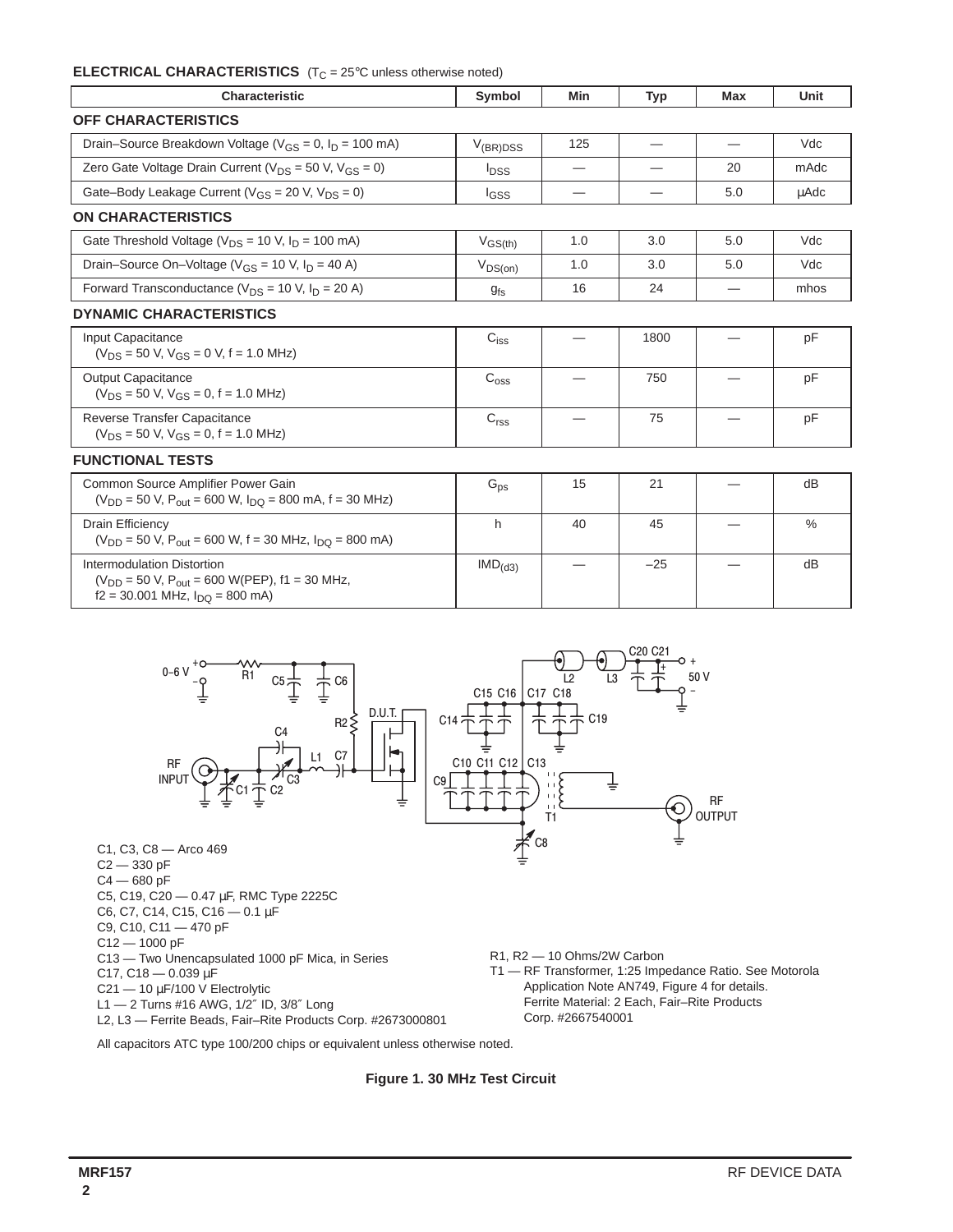

**Case Temperature**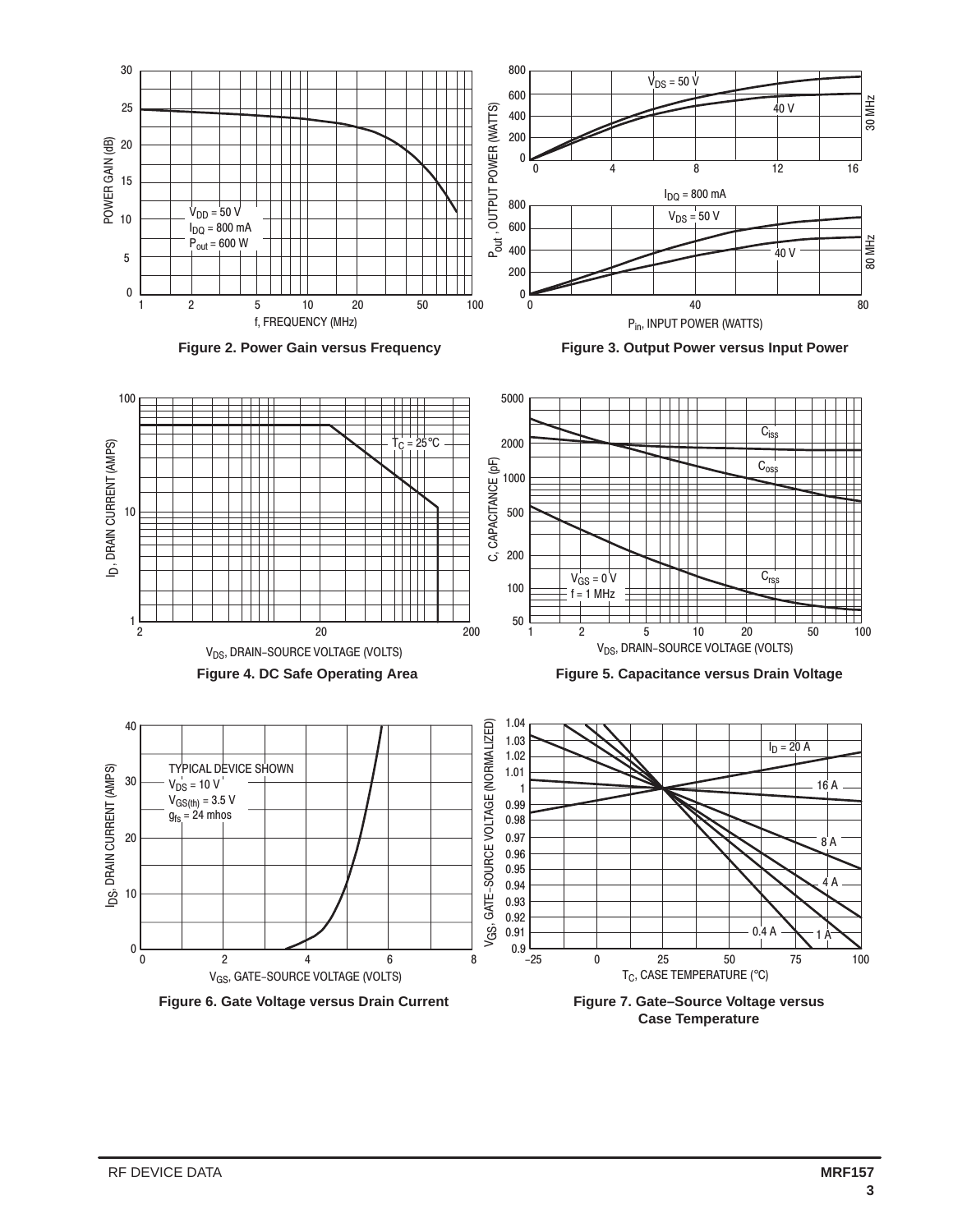





Figure 10. Series Equivalent Impedance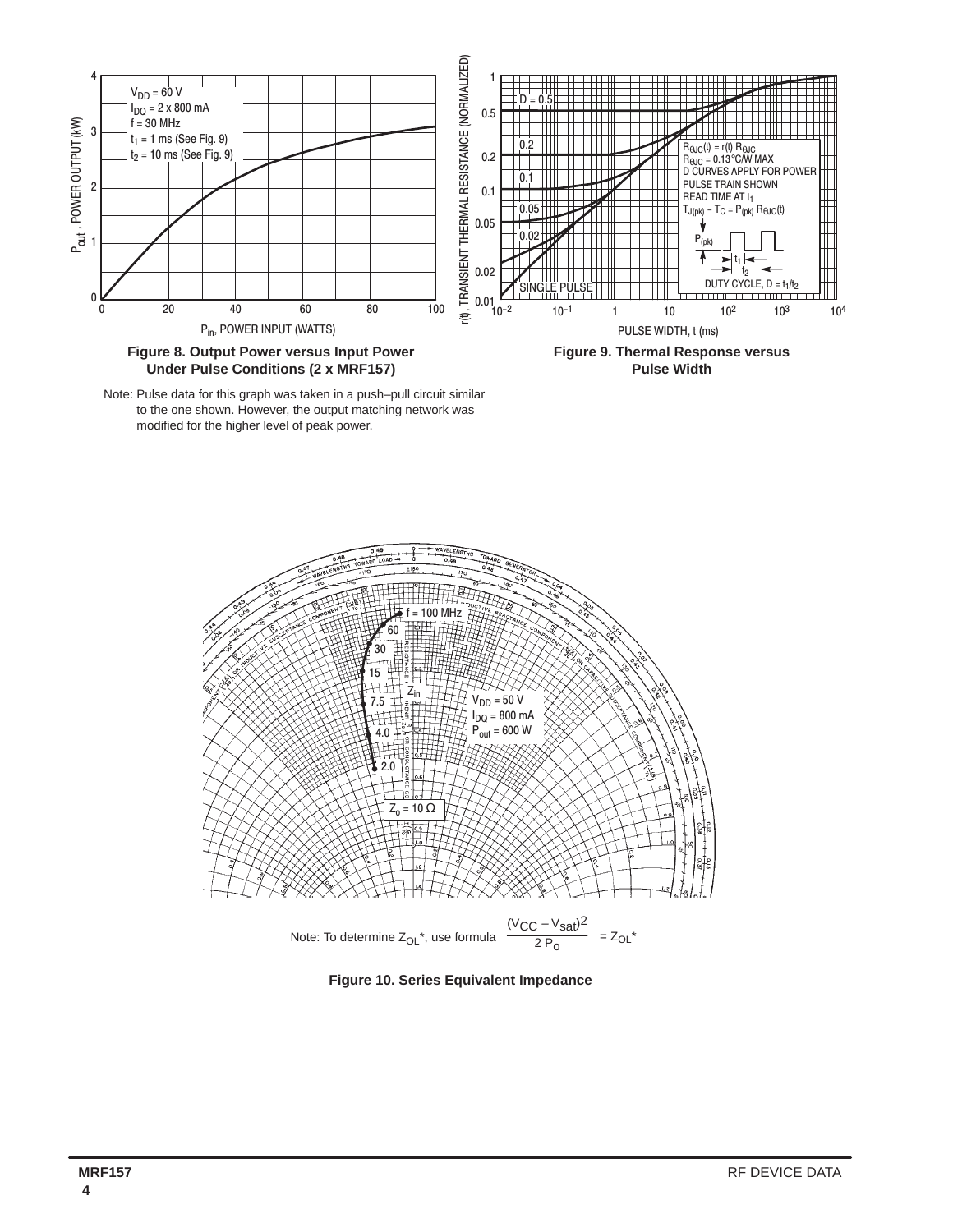

Unless otherwise noted, all resistors are 1/2 watt metal film type. All chip capacitors except C13 are ATC type 100/200B or Dielectric Laboratories type C17.

**Figure 11. 2.0 to 50 MHz, 1.0 kW Wideband Amplifier**

## **RF POWER MOSFET CONSIDERATIONS**

### **MOSFET CAPACITANCES**

The physical structure of a MOSFET results in capacitors between the terminals. The metal oxide gate structure determines the capacitors from gate–to–drain  $(C_{gd})$ , and gate–to– source  $(C_{qs})$ . The PN junction formed during the fabrication of the  $TMOS^{\circledR}$  FET results in a junction capacitance from drain–to–source  $(C_{ds})$ .

These capacitances are characterized as input  $(C_{\text{iss}})$ , output  $(C_{\text{oss}})$  and reverse transfer  $(C_{\text{rss}})$  capacitances on data sheets. The relationships between the interterminal capacitances and those given on data sheets are shown below. The C<sub>iss</sub> can be specified in two ways:

- 1. Drain shorted to source and positive voltage at the gate.
- 2. Positive voltage of the drain in respect to source and zero volts at the gate. In the latter case the numbers are lower. However, neither method represents the actual operating conditions in RF applications.



## **LINEARITY AND GAIN CHARACTERISTICS**

In addition to the typical IMD and power gain data presented, Figure 5 may give the designer additional information on the capabilities of this device. The graph represents the small signal unity current gain frequency at a given drain current level. This is equivalent to  $f<sub>T</sub>$  for bipolar transistors. Since this test is performed at a fast sweep speed, heating of the device does not occur. Thus, in normal use, the higher temperatures may degrade these characteristics to some extent.

## **DRAIN CHARACTERISTICS**

One figure of merit for a FET is its static resistance in the full–on condition. This on–resistance,  $V_{DS(0n)}$ , occurs in the linear region of the output characteristic and is specified under specific test conditions for gate–source voltage and drain current. For MOSFETs,  $V_{DS(on)}$  has a positive temperature coefficient and constitutes an important design consideration at high temperatures, because it contributes to the power dissipation within the device.

#### **GATE CHARACTERISTICS**

The gate of the TMOS FET is a polysilicon material, and is electrically isolated from the source by a layer of oxide. The input resistance is very high  $-$  on the order of 10 $9$  ohms resulting in a leakage current of a few nanoamperes.

Gate control is achieved by applying a positive voltage slightly in excess of the gate–to–source threshold voltage,  $V_{GS(th)}$ .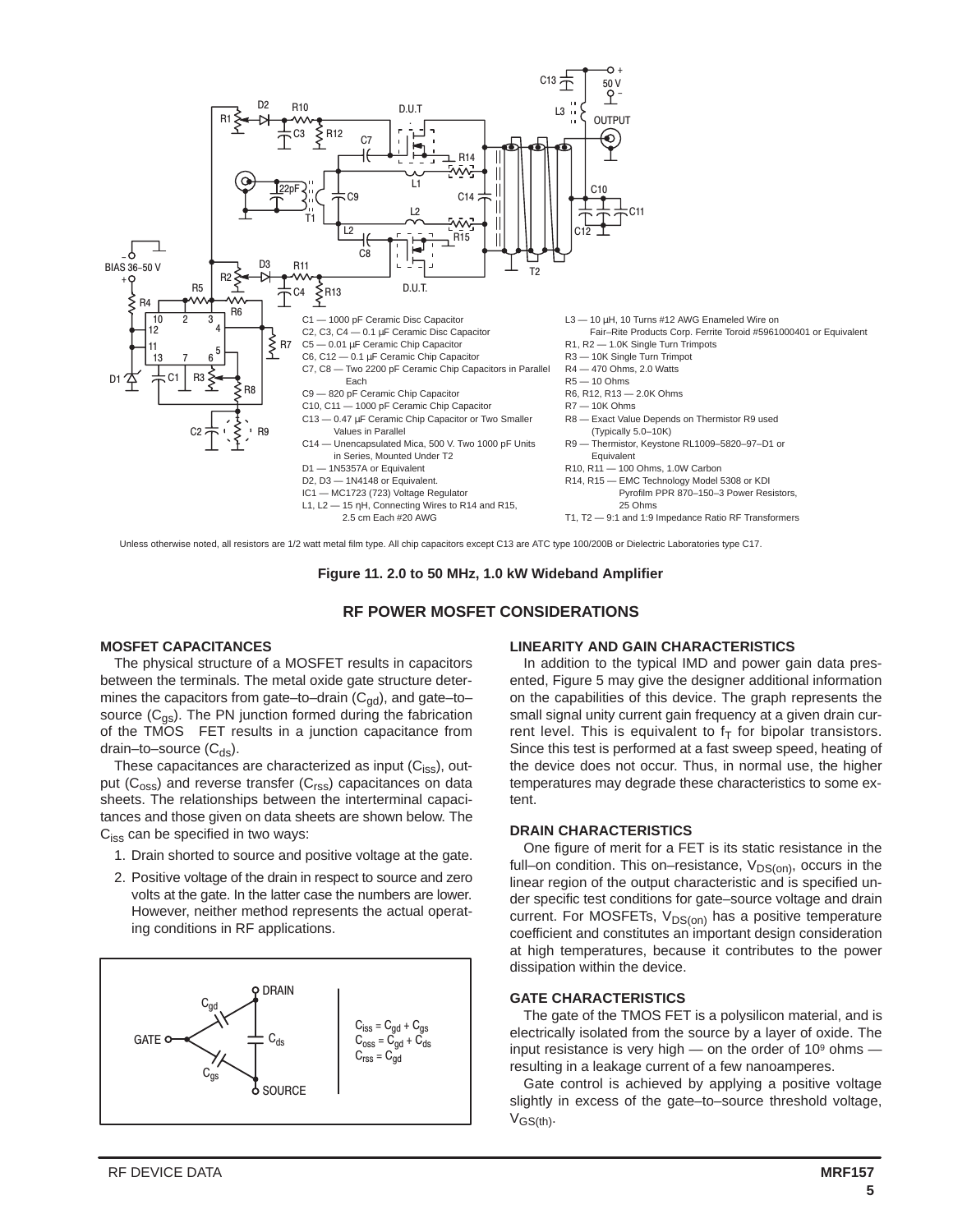**Gate Voltage Rating** — Never exceed the gate voltage rating. Exceeding the rated  $V_{GS}$  can result in permanent damage to the oxide layer in the gate region.

**Gate Termination** — The gates of these devices are essentially capacitors. Circuits that leave the gate open–circuited or floating should be avoided. These conditions can result in turn–on of the devices due to voltage build–up on the input capacitor due to leakage currents or pickup.

**Gate Protection** — These devices do not have an internal monolithic zener diode from gate–to–source. The addition of an internal zener diode may result in detrimental effects on the reliability of a power MOSFET. If gate protection is required, an external zener diode is recommended.

## **IMPEDANCE CHARACTERISTICS**

Device input and output impedances are normally obtained by measuring their conjugates in an optimized narrow band test circuit. These test circuits are designed and constructed for a number of frequency points depending on the frequency coverage of characterization. For low frequencies the circuits consist of standard LC matching networks including variable capacitors for peak tuning. At increasing power levels the output impedance decreases, resulting in higher RF currents in the matching network. This makes the practicality of output impedance measurements in the manner described questionable at power levels higher than 200–300 W for devices operated at 50 V and 150–200 W for devices operated at 28 V. The physical sizes and values required for the components to withstand the RF currents increase to a point where physical construction of the output matching network gets difficult if not impossible. For this reason the output impedances are not given for high power devices such as the MRF154 and MRF157. However, formulas like <u>(V<sub>DS</sub>-V<sub>sat</sub>)<sup>2</sup></u> for a single ended design  $2P_{out}$ 

or  $\frac{2((V_{DS} - V_{sat})^2)}{2}$  for a push–pull design can be used to  $\overline{P_{\text{out}}}$ 

obtain reasonably close approximations to actual values.

## **MOUNTING OF HIGH POWER RF POWER TRANSISTORS**

The package of this device is designed for conduction cooling. It is extremely important to minimize the thermal resistance between the device flange and the heat dissipator.

If a copper heatsink is not used, a copper head spreader is strongly recommended between the device mounting surfaces and the main heatsink. It should be at least 1/4″ thick and extend at least one inch from the flange edges. A thin layer of thermal compound in all interfaces is, of course, essential. The recommended torque on the 4–40 mounting screws should be in the area of 4–5 lbs.–inch, and spring type lock washers along with flat washers are recommended.

For die temperature calculations, the ∆ temperature from a corner mounting screw area to the bottom center of the flange is approximately 5°C and 10°C under normal operating conditions (dissipation 150 W and 300 W respectively).

The main heat dissipator must be sufficiently large and have low  $R_{\theta}$  for moderate air velocity, unless liquid cooling is employed.

## **CIRCUIT CONSIDERATIONS**

At high power levels (500 W and up), the circuit layout becomes critical due to the low impedance levels and high RF currents associated with the output matching. Some of the components, such as capacitors and inductors must also withstand these currents. The component losses are directly proportional to the operating frequency. The manufacturers specifications on capacitor ratings should be consulted on these aspects prior to design.

Push–pull circuits are less critical in general, since the ground referenced RF loops are practically eliminated, and the impedance levels are higher for a given power output. High power broadband transformers are also easier to design than comparable LC matching networks.

|               |     | Collector  Drain<br>Emitter  Source<br>Base  Gate<br>$V_{(BR)CES}$ $V_{(BR)DSS}$<br>$VCBO$ $VDGO$<br>$l_{\text{CFS}}$ $l_{\text{DSS}}$<br>$V_{BE(on)}$ $V_{GS(th)}$<br>$V_{CE(sat)} \ldots \ldots \ldots \ldots \ldots \cdot V_{DS(on)}$ |              |
|---------------|-----|------------------------------------------------------------------------------------------------------------------------------------------------------------------------------------------------------------------------------------------|--------------|
|               |     |                                                                                                                                                                                                                                          |              |
|               |     | $h_{fe}$ $g_{fs}$                                                                                                                                                                                                                        |              |
| $R_{CE(sat)}$ | Ic. |                                                                                                                                                                                                                                          | $V_{DS(on)}$ |

# **EQUIVALENT TRANSISTOR PARAMETER TERMINOLOGY**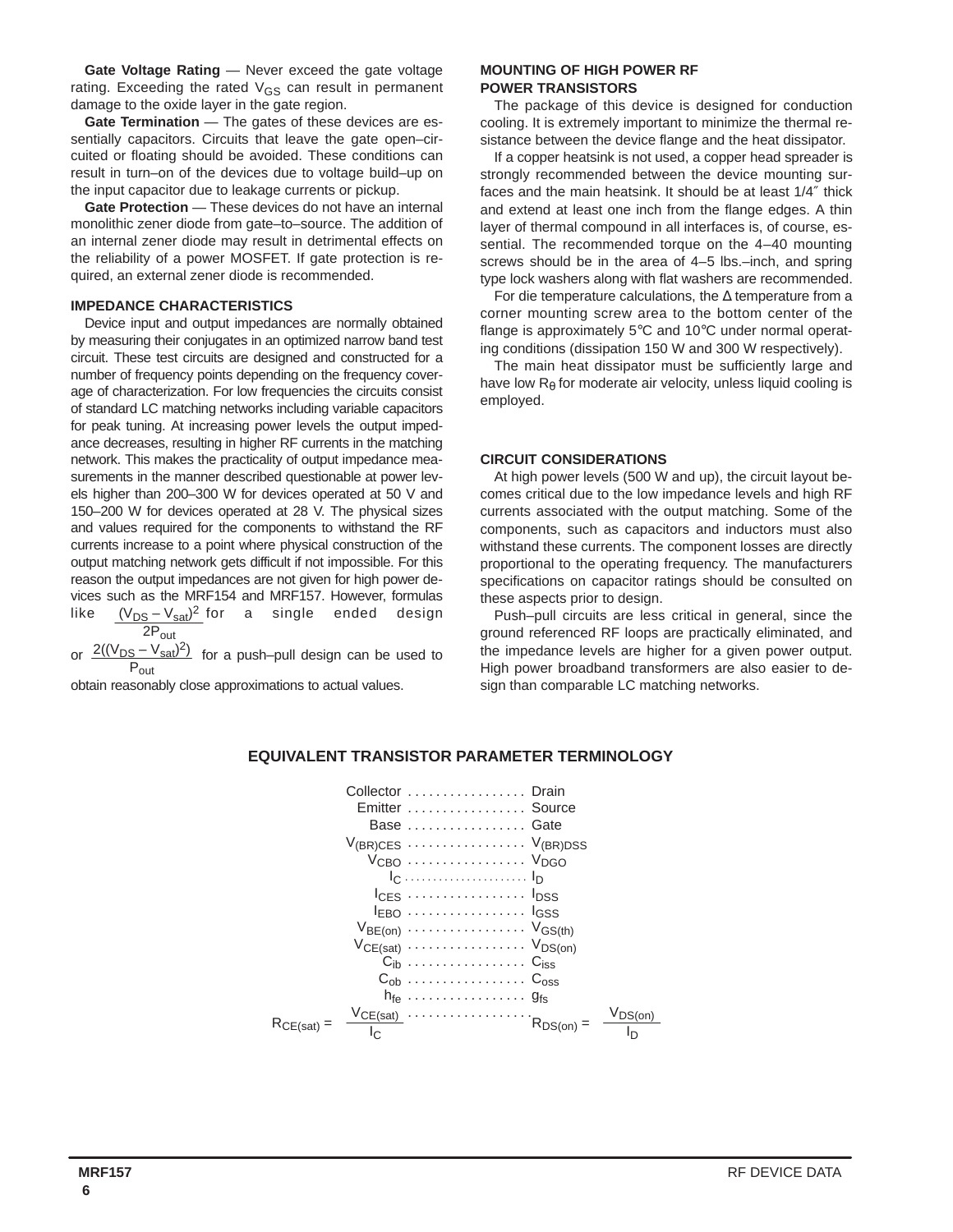